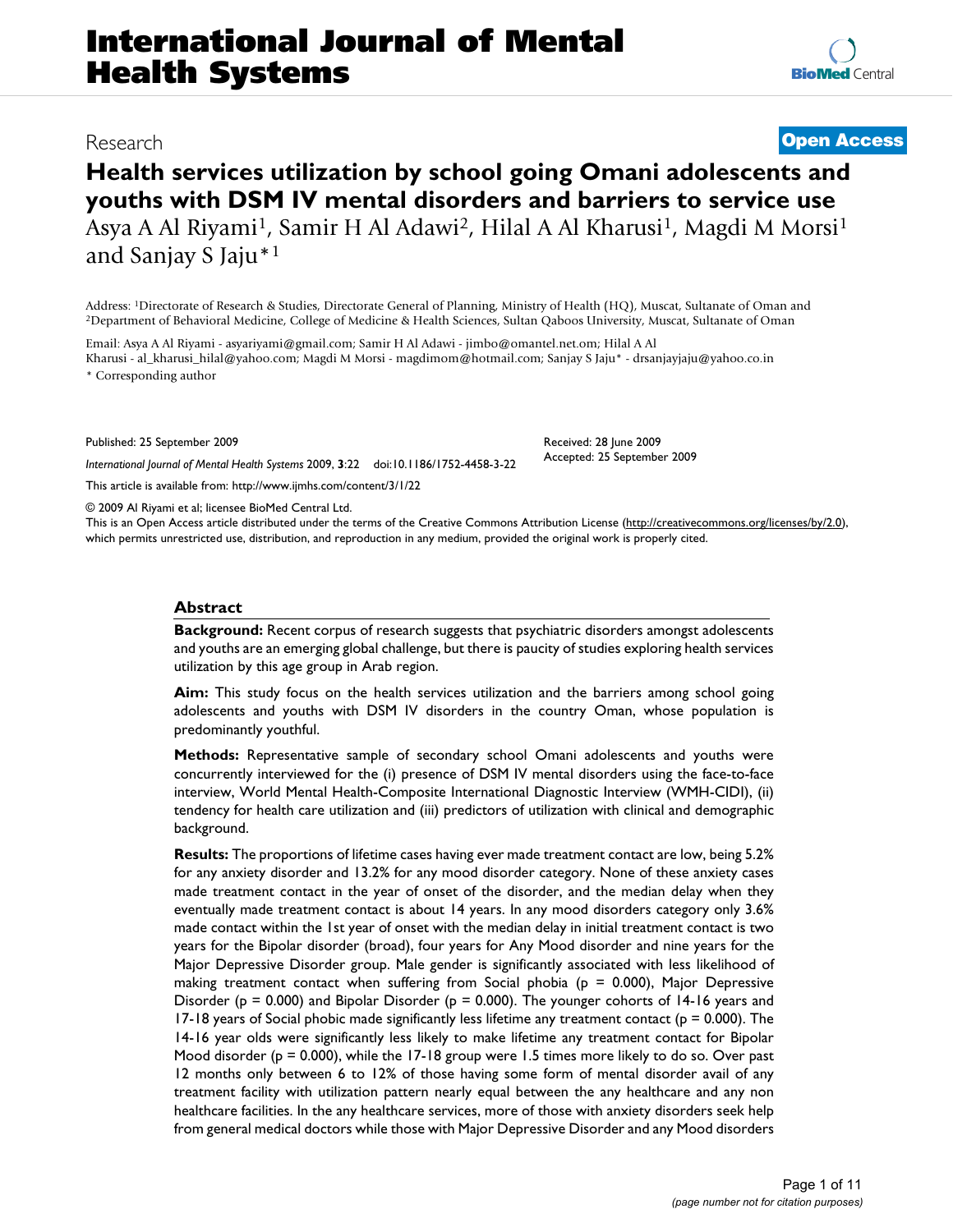are comparatively treated more by non allopathic services. Females were 13.5 times more likely to avail treatment(chi sq 7.1) as also those cases with increased severity of illness were 7 times more likely(chi sq 9.6). In the any treatment category for any 12 month disorder in general, the younger cohort of 14-16 years is 2.2 times more likely to receive any treatment over past 12 months ( $p =$ 0.042) while the situation shows marked reversal in the 17-18 age groups. Having any mood disorder is a significant predictor for the same ( $p = 0.040$ ).

**Discussion:** Present findings confer with other studies from elsewhere suggesting under utilization of health care services for those with mental illness. Since cultural teaching and traditional coping with mental illness are contributing significantly in furnishing mental health need for many in Oman, the findings are discussed within social-cultural context that forms the basis of the complex health care utilization in Oman. This could foster policies that help bridge the gap between allopathic and non-allopathic care services.

#### **Introduction**

Studies have shown that failure and delays in initial help seeking for mental health problems are a common phenomenon worldwide [1-3] with implication in translating the present distress into more impervious and refractory conditions [4]. In one study comparing the international trend, Wang et al [5] have reported that majority of people with recent episodes of mental illness continue to go untreated. Such situation prevails even in economically advantaged societies or those places where mental health services are readily available [5]. In developing countries where 80% of humanity lives, only a minority who suffers from mental illnesses tend to seek psychiatric treatment under the umbrella of biomedical model [6].

Various barriers to utilization of mental health services in developing countries have been identified including inaccessibility to the services, stigma attached to psychiatric settings [7,8] and the largely ignored factor that many nonmedical treatments including traditional healings [9] are perceived in many societies to integrate distressed individuals back to the community [10]. It has been estimated that 40-90% of the population in developing countries use traditional medicine for their health needs [11]. This figure is likely to be much higher in rural areas where the overall health resources furnished by modern medicine still remain rudimental. There is anecdotal evidence that doctor shopping is very common: sometimes both modern and traditional health systems are concurrently utilized [12]. The situation is compounded by reality on the ground that majority of the population dwells in the urban region where psychiatric settings are poorly served. Approximately 680 million people from developing countries have no access to biomedical mode of psychiatric care [13].

While the psychiatric services in developing countries have much to be desired [14], there is hope for optimism in many quarters as there is some evidence suggesting emerging acceptance of biomedical psychiatric services [8,15]. To our knowledge, there is paucity of studies exploring the utilization of psychiatric services in certain age groups in developing countries. Such dataset could be used to lay groundwork for enlightened policies, allocation of resources and designing intervention and prevention programs for the emerging global increase in mental illness amongst the young [16].

Oman presents an interesting ground for exploring utilization of psychiatric services. Its population structure is pyramidal with majority in adolescence, an age group known to be vulnerable for emotional turmoil and, if their psychological distress is not mitigated then it is likely to be associated with more functional impairment, chronicity and poor quality of life [17,18]. Oman's population of approximately 3.5 million has a preponderance of children and adolescents, with 42.7% of its inhabitants being under the age of 15. The median age of the total population is 18.8 years, it being 21.1 years for males and 16.7 years for females [19]. An unprecedented rise in the standard of living has shielded young Omanis from much of the traditional stresses of growing up, typical for schoolchildren in developing countries [20] though preliminary studies are showing that the adolescent psychiatric disorders are emerging to be common occurrence [21]. One of the major benefits of the recent modernization in Oman is the improvement in living standards and the establishment of modern health care delivery systems with the government providing all its Omani citizens a universally free access to the allopathic health care services [22]. As in many traditional communities, modern psychiatric care has yet to play dominant role in delivery of service for people with psychiatric illnesses. What was deemed as 'mental illnesses' was largely in the appanage of individual dispensing non-biomedical interventions [23] with implication for accessibility, diagnosis and prognostic indicators [24]. As the 'psychiatric disorders' are perceived as nonmedical idioms of distress including supernatural forces such a *Jinn*, contemptuous envy (*Hassad*), the envyrelated 'eye' (*Ain*) and sorcery (*Sihr)* [23], there is little evi-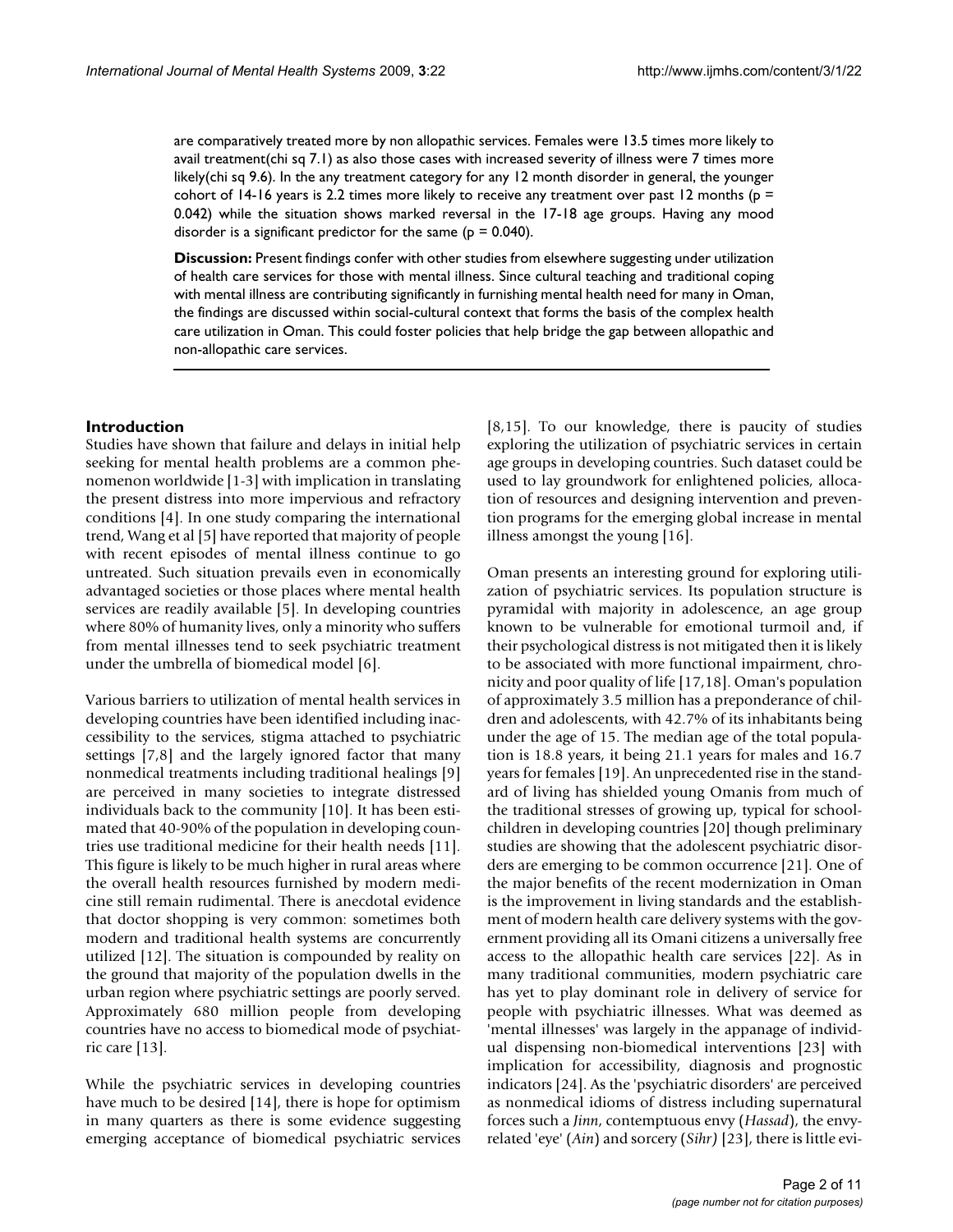dence to suggest pervasive and persistent stigma toward people with mental illness in traditional Omani society[25]. In recognition with emerging rising tide of mental illness, the Ministry of Health, the main provider of health care in Oman, had initiated program for primary health workers to recognize psychiatric disorders [26]. However, anecdotal report suggests that patients under utilize such facilities [27]. Therefore exploring this issue among adolescents and youths would be essential. With the recent spread of education, the increased affluence and narrow gender gap among younger generation in Oman, studies are needed to shed light on the utilization of emerging psychiatric services in the country.

Previous reports have focused on perceived need for mental health care among Arab population, mostly on adult population [15,28] and using self-related measure[6,28] with all the limitation this may entail. In order to take this issue further, this study aims to explore mental health services utilization by a representative sample of adolescents and youths suffering from DSM IV disorders detected using the face-to-face WMH-CIDI. The specific aim of this study is to explore the treatment contact ever made for mental problems by sufferers and the sociodemographic predictors (sex and age) for lifetime treatment contact, the access and utilization of health services in the past 12 months, the delays that currently exist and the predictors of those delays. Ages of onset for individual disorders and the ages of first treatment contact for each disorder were used to determine the failure to and the delay in access.

## **Methodology**

## *Samples and diagnostic assessment*

This study was the second phase of the two-stage epidemiological survey conducted in 2005. The respondents in both study phases were between 14 and 23 years of age [29]. The survey adopted a nationally representative, multi-stage, stratified random sampling design to select its subjects. The latest data obtained from the Ministry of Education, Oman was used as the sampling frame [30]. The sample was weighted (Table 1) based on the number of Omani secondary school students from all the different regions of Oman, their gender distribution, their classes ranging from grade 1 to grade 3 and their stream of study [31].

In the first phase (phase 1), a screening of 2,739 male and 2,670 female adolescents and youths (total  $n = 5,409$ ) with the General Health Questionnaire (GHQ-12) and the 27 item Child Depression Inventory (CDI) was conducted.

The second phase (phase 2), which is reported here, studied a random sub-sample of 1,836 respondents from the above sample of which 1,682 (91.61%) agreed to participate in the face-to-face structured interview using the Arabic version of WMH-CIDI, PAPI (Paper and Pencil Instrument) version 3.0 [32]. This version was not validated but was professionally translated into Arabic based on a five-step process of forward translation, back translation, resolution of discrepancies between translation and back translation, pilot testing, and final revision. Training

| Table 1: Sociodemographic distribution of the study sample compared to population of secondary school Omani students. |  |  |  |
|-----------------------------------------------------------------------------------------------------------------------|--|--|--|
|-----------------------------------------------------------------------------------------------------------------------|--|--|--|

|                    |      | <b>PI Unweighted</b> |     | <b>P2 Unweighted</b> |       | PI Weighted |       | P2 Weighted | No. of students* |       |
|--------------------|------|----------------------|-----|----------------------|-------|-------------|-------|-------------|------------------|-------|
| Sex                | N    | %                    | N   | %                    | N     | %           | N     | %           | N                | %     |
| Male               | 832  | 49.5                 | 238 | 47.0                 | 794.6 | 47.2        | 239.5 | 47.2        | 52167            | 47.2  |
| Female             | 850  | 50.5                 | 269 | 53.1                 | 887.4 | 52.8        | 267.5 | 52.8        | 58253            | 52.8  |
| Class No           |      |                      |     |                      |       |             |       |             |                  |       |
| Grade I            | 675  | 40.2                 | 174 | 34.34                | 679.5 | 40.4        | 204.8 | 40.4        | 44610            | 40.4  |
| Grade 2 -- Art     | 270  | 16.1                 | 79  | 15.58                | 234.3 | 13.9        | 70.6  | 13.9        | 15382            | 13.9  |
| Grade 2 -- Science | 293  | 17.4                 | 97  | 19.14                | 297.7 | 17.7        | 96.8  | 9.1         | 19544            | 17.7  |
| Grade 3 -- Art     | 216  | 12.8                 | 68  | 13.42                | 214.7 | 12.8        | 57.7  | 11.4        | 13061            | 11.8  |
| Grade 3 -- Science | 228  | 13.6                 | 89  | 17.55                | 255.7 | 15.2        | 77.1  | 15.2        | 17823            | 16.1  |
| Region             |      |                      |     |                      |       |             |       |             |                  |       |
| Muscat             | 277  | 16.5                 | 75  | 14.8                 | 324.6 | 19.3        | 97.8  | 19.3        | 21306            | 19.3  |
| Dhofar             | 197  | 11.7                 | 71  | 14.0                 | 153.1 | 9.1         | 46.1  | 9.1         | 10049            | 9.1   |
| Al-Dakhliyah       | 258  | 15.3                 | 82  | 16.2                 | 238.6 | 14.2        | 71.9  | 14.2        | 15666            | 14.2  |
| N Sharqiyah        | 134  | 8.0                  | 52  | 10.3                 | 117.1 | 7.0         | 35.3  | 7.0         | 7688             | 7.0   |
| S Sharqiyah        | 140  | 8.3                  | 41  | 8.1                  | 123.9 | 7.4         | 37.3  | 7.4         | 8132             | 7.4   |
| N Batinah          | 366  | 21.8                 | 110 | 21.7                 | 367.4 | 21.8        | 110.8 | 21.8        | 24121            | 21.8  |
| S Batinah          | 193  | 11.5                 | 42  | 8.3                  | 223.5 | 13.3        | 67.4  | 13.3        | 14676            | 13.3  |
| Al-Dhahirah        | 117  | 7.0                  | 34  | 6.7                  | 133.8 | 8.0         | 40.3  | 8.0         | 8782             | 8.0   |
| Totals             | 1682 | 100.0                | 507 | 100.0                | 1682  | 100.0       | 507   | 100.0       | 110420           | 100.0 |

\* source Ministry of Education data 2002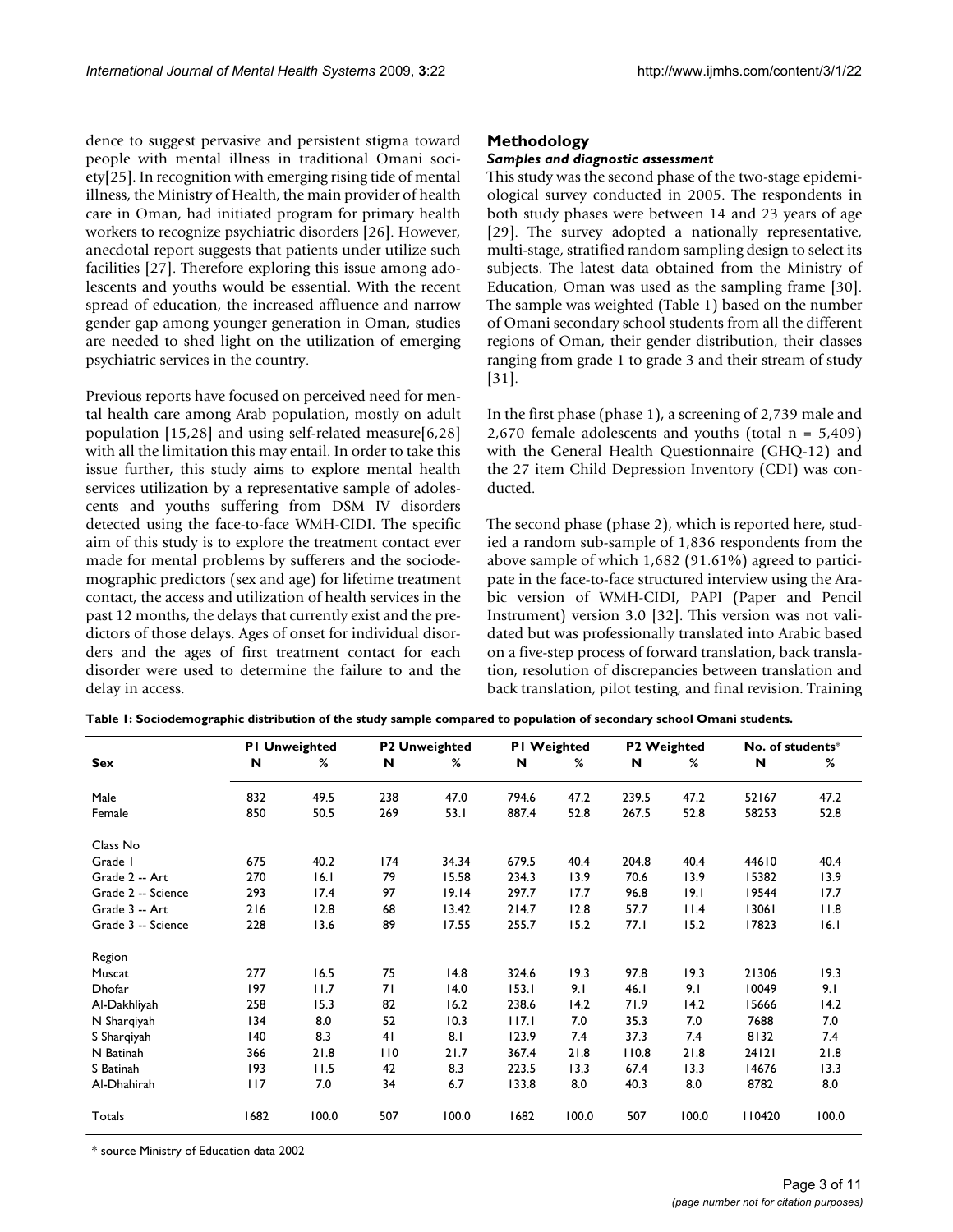for the school health doctors (interviewers) was conducted by certified CIDI qualified trainers as described elsewhere [33]. The Ministry of Education sent circulars to the sampled secondary schools to ensure their participation. The purpose of the study, its methodology and the consent forms supplied by the researchers were appended with the circular. The respective schools obtained written consent from the parents of the sampled respondents. It was clarified that the participation of their child, even after selection, was not compulsory and the parents had the choice to refuse enrollment. They were assured of confidentiality of the findings if their child was selected to be interviewed. Prior to the actual interview, a verbal consent was obtained from the respondent. The Ethics Committee of the Omani Ministry of Health approved the study.

The CIDI was administered in two parts. Part 1 included a DSM IV core diagnostic assessment screen (Part 1 sample (P1): n = 1,682; males = 832, females = 850). Part 2 included questions about risk factors, consequences, and other correlates (health service utilization, adequacy of treatment) along with assessments of additional disorders that were administered to all Part 1 respondents who met lifetime criteria for any disorder. This formed the Part 2 (P2) sample consisting of 507 respondents; males = 238, females = 269.

## **Terminology**

## *Treatment contact*

The respondents who answered the following two questions [34] were included in the lifetime treatment contact analyses: Did you ever in your life talk to a medical doctor or other professional about your existing problem? And how old were you the first time you talked to a professional about your problem? The interviewer clarified that the term 'other professional' was meant to apply broadly to include Counselors, Social workers in mental health setting, Psychologists, Spiritual advisors, Healers, Chiropractors and any other mental health (healing) professionals (Table 2) [31]. The response to the second question was used to define age of first treatment contact. Service use was defined as a) the proportions of lifetime cases having ever made treatment contact with any of above b) those who made treatment contact in the year of onset of the disorder. The age of onset of mental disorders used to calculate the treatment contact in the year of onset of the disorder is detailed elsewhere [35]. It is based on retrospective reporting. It may be recalled incorrectly. The age of onset focuses on the onset of the syndrome, ignoring any prodrome at an earlier age.

## *Initial treatment contact*

The durations of delay in initial treatment contact is defined in median years from disorder onset to first treatment contact among cases that eventually made treatment contact [34].

## *Predictor variables of treatment contact*

Due to sparse data [34], only age cohort (age at interview) and sex are used as predictors of lifetime any treatment contact among respondents with a given lifetime disorder, while the disorder type has been used in addition to the above two predictors for 12 month service usage of any treatment contact. For twelve month treatment contact, age cohort (age at interview), sex and severity of illness were the predictors.

## *Severity of illness for 12 month treatment contact [36]*

Respondents who met WMH-CIDI criteria for a lifetime diagnosis and who reported recency within the past 12 months were assessed for the 12-month severity of their disorder based on the following criteria.

Severe: if respondent is diagnosed with 12-month Bipolar I disorder, if respondent has attempted suicide in last 12 months and had any 12-month diagnosis or if respondent has more than one 12-month diagnosis and high level of impairment on the Sheehan disability scales.

Moderate: At least one 12-month disorder and moderate level of impairment.

Mild: any 12-month disorder.

**Table 2: Classification of the services used for analysis for 12 month treatment.**

| <b>Includes</b>                                                                                   |
|---------------------------------------------------------------------------------------------------|
| Counselors/Social worker in mental health setting/Psychologists/other mental health professionals |
| Other mental healthcare + Psychiatrist                                                            |
| Any mental healthcare + General Medical(family doctor or other medical doctor)                    |
| Spiritual advisor                                                                                 |
| Healer/Chiropractor etc                                                                           |
| Human services + CAM                                                                              |
| Combines Any Healthcare and Any Non-Healthcare*                                                   |
|                                                                                                   |

\*Any Treatment is NOT addition of any healthcare and any non-healthcare. It means that did the respondent see any professional from these categories in his/her lifetime and/or past 12 months and/or how many visits were made over past 12 months.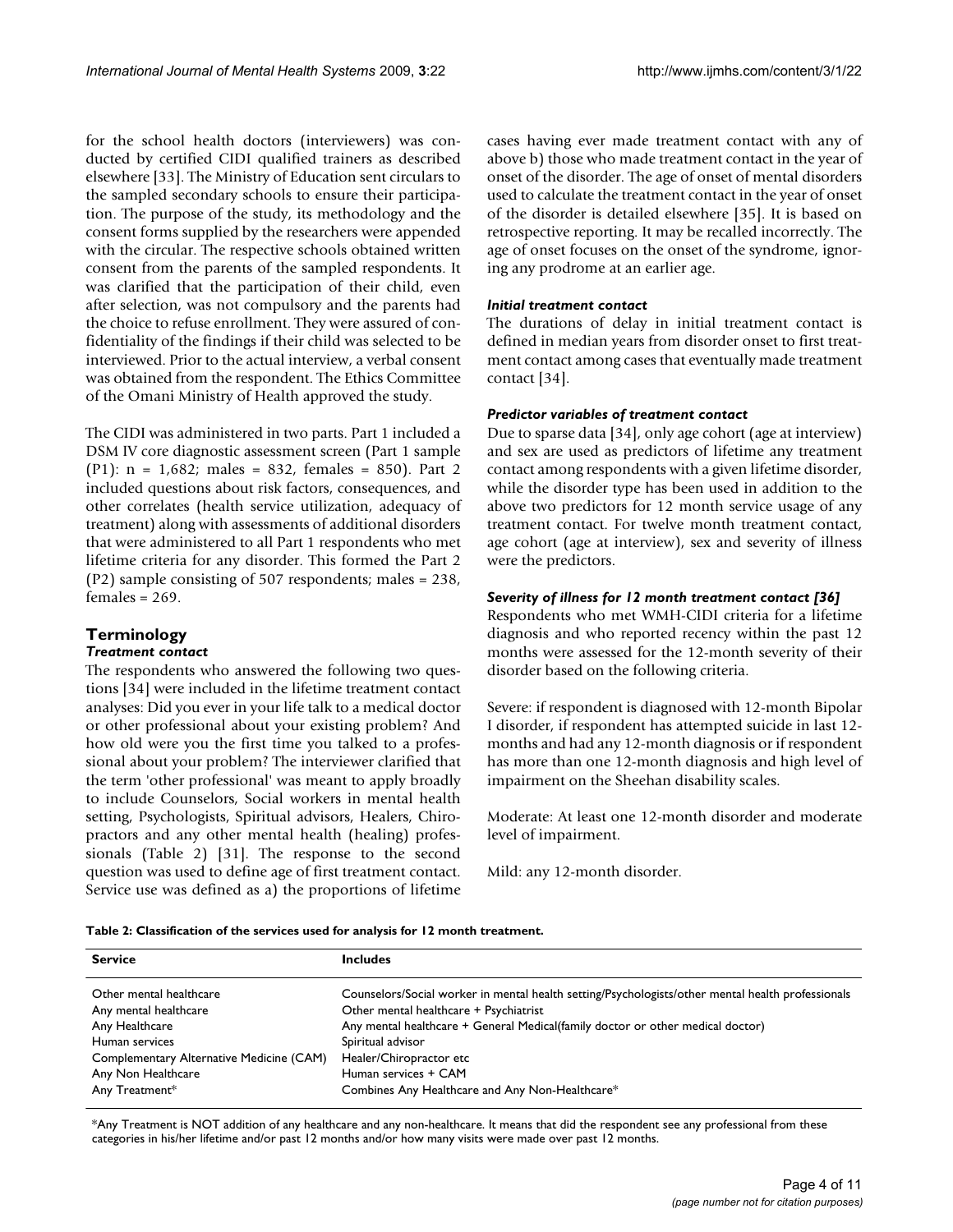#### *Collapsing rows and columns [37]*

Any Mood disorder, Any Anxiety disorder and Any Impulse Control disorder are aggregated categories of the disorder. They are created by collapsing the rows and/or columns in the tables for that particular category when there are too few respondents with individual disorders in that particular category. Similarly if too few respondents have used particular service sectors, the columns for individual sectors have been collapsed and reported as 'Any Mental Health Specialty', 'Any General Medical', 'Any Non-Healthcare' and 'Any Treatment'.

#### *Statistical analysis*

The statistical analysis has been done by the Department of Health Care Policy, Harvard Medical School, Boston, USA using the Statistical Analysis Software program and the same statistical methodology used in the previously reported CIDI studies [[34,36], and [37]]. Hierarchy is not used in any disorder. Survival curves are used to make projections of the proportion of cases that will eventually make lifetime any treatment contact for each disorder assessed. All the eligible respondents have been observed for a period of 20 years from the year of onset of the disorder. Predictors of treatment contact were examined separately for each disorder using discrete-time survival analysis with person year as the unit of analysis. Wald chisquare test using Taylor series design-based coefficient variance-covariance matrices are used to make multivariate significance tests in the discrete-time survival analysis. The analyses follow the guidelines which are based on previous studies [[34,36], and [37]].

#### **Results**

Table 1 looks at the distribution of post stratification variables both unweighted, weighted and in the census population of secondary school Omani students. The sex distribution of the part 1 (P1) sample is within 2% of the census distribution. The same is noted for the Grade 2 Art and Grade 3 Science. Region wise this discrepancy is a maximum of up to 3%. The sex distribution for the part 2 (P2) sample is nearly similar to that of the census. The distribution is the same as that of census for the Grade 2 Science and North Batinah region while discrepancy ranging from 1 to 6% is noted in other categories. Overall the random sub-sample fairly matches the census distribution and can be considered as a representative sample.

The access to health services is reflected in the proportions of lifetime cases having ever made treatment (Table 3) contact is 5.2% if the respondent is classified as having any anxiety disorder. The estimates for the sub groups are 11.1%for Social phobia and 3.9% for Specific phobia. None of these anxiety cases made treatment contact in the year of onset of the disorder, and the median delay when they eventually made treatment contact is 13 years for Specific phobia and 14 years in the Social phobia and Any Anxiety group.

The results are comparatively better when one had any mood disorders where 13.2% made treatment contact though only 3.6% of these made so within the 1st year of onset. Of the 11.4% MDD who ever made treatment contact, only 4.8% made contact for treatment within the first year of onset of the disorder while of the 17.8% with BMD none did so in the first year of onset. The median delay in initial treatment contact is two years for the BMD (broad), four years for Any Mood disorder and nine years for the MDD group.

Male gender (Table 4) is significantly associated with less likelihood of making treatment contact when suffering from Social phobia ( $p = 0.000$ ), MDD ( $p = 0.000$ ) and  $BMD (p = 0.000)$ .

The younger cohorts of 14-16 years and 17-18 years of Social phobic made significantly less lifetime any treatment contact ( $p = 0.000$ )while no differences existed across the age groups for the other anxiety disorders. The 14-16 year olds were significantly less likely to make lifetime any treatment contact for BMD ( $p = 0.000$ ), while the 17-18 group were 1.5 times more likely to do so.

**Table 3: Treatment contact ever made, made in the year of the onset of disorder and median duration of delay among cases that subsequently made treatment contact.**

|                          | % Ever having<br>treatment contact | % Making treatment contact<br>in the year of onset of disorder | Delay in making treatment<br>contact (median years) | N   |
|--------------------------|------------------------------------|----------------------------------------------------------------|-----------------------------------------------------|-----|
| <b>Anxiety disorders</b> |                                    |                                                                |                                                     |     |
| Specific phobia          | 3.9                                | 0.0                                                            | 13.0                                                | 101 |
| Social phobia            | 11.1                               | 0.0                                                            | 14.0                                                | 27  |
| Any Anxiety disorders    | 5.2                                | 0.0                                                            | 14.0                                                | 61  |
| <b>Mood disorders</b>    |                                    |                                                                |                                                     |     |
| <b>MDD</b>               | 11.4                               | 4.8                                                            | 9.0                                                 | 53  |
| BMD (broad)              | 17.8                               | 0.0                                                            | 2.0                                                 | 17  |
| Any Mood disorders       | 13.2                               | 3.6                                                            | 4.0                                                 | 69  |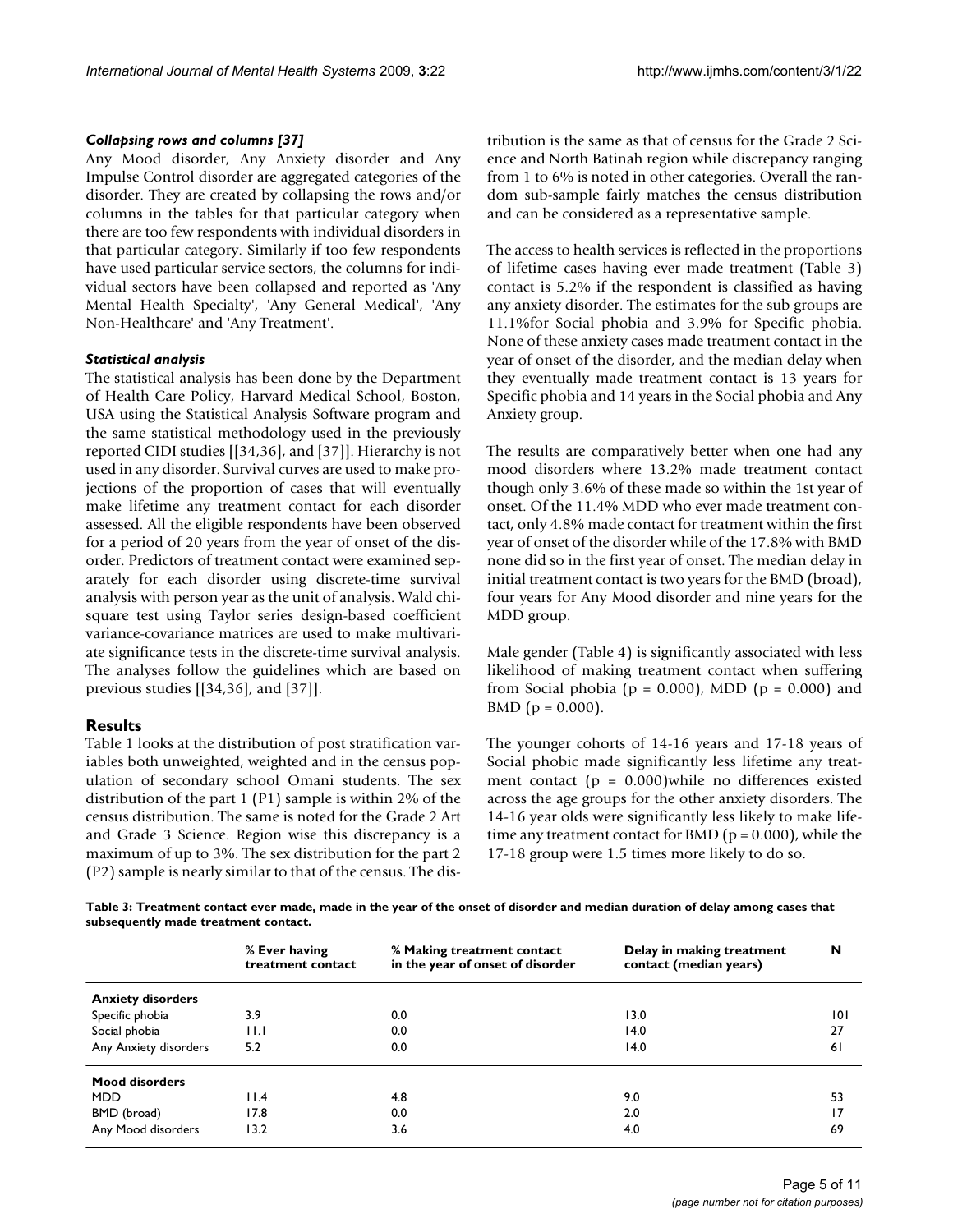|                          |     | <b>Sex</b>       |                        |       |     |                  |           | Cohort (age of interview) |     |                  |                         |
|--------------------------|-----|------------------|------------------------|-------|-----|------------------|-----------|---------------------------|-----|------------------|-------------------------|
|                          |     | Male             |                        |       |     | Age 14-16        |           | Age 17-18                 |     | Age $19+$        |                         |
|                          |     | <b>OR 95% CI</b> | Wald Chi sq $(df = I)$ | P     |     | <b>OR 95% CI</b> | <b>OR</b> | 95% CI                    |     | <b>OR 95% CI</b> | Chi sq (df),<br>P value |
| <b>Anxiety disorders</b> |     |                  |                        |       |     |                  |           |                           |     |                  |                         |
| Specific phobia          | 0.4 | $0.0 - 3.9$      | 0.7(1)                 | 0.400 | 0.4 | $0.0 - 6.1$      | 0.2       | $0.0 - 2.6$               | 1.0 | $1.0 - 1.0$      | $1.6(2)$ , 0.444        |
| Social phobia            | 0.0 | $0.0 - 0.0$      | 51.3(1)                | 0.000 | 0.0 | $0.0 - 0.0$      | 0.0       | $0.0 - 0.0$               | 1.0 | $1.0 - 1.0$      | 157.3(2),0.000          |
| Any Anxiety disorders    | 0.1 | $0.0 - 1.1$      | 3.5(1)                 | 0.063 | 2.8 | $0.3 - 30.5$     | 0.6       | $0.1 - 5.0$               | 1.0 | $1.0 - 1.0$      | $3.3(2)$ , 0.196        |
| <b>Mood disorders</b>    |     |                  |                        |       |     |                  |           |                           |     |                  |                         |
| <b>MDD</b>               | 0.0 | $0.0 - 0.0$      | 117.6(1)               | 0.000 | 2.3 | $0.3 - 19.3$     | 1.6       | $0.2 - 13.6$              | 1.0 | $1.0 - 1.0$      | 0.6(2), 0.736           |
| BMD(broad)               | 0.0 | $0.0 - 0.0$      | 194.9(1)               | 0.000 | 0.0 | $0.0 - 0.0$      | 1.5       | $0.1 - 25.8$              | 1.0 | $1.0 - 1.0$      | 76.2(2),0.000           |
| Any Mood disorders       | 0.6 | $0.1 - 5.5$      | 0.2(1)                 | 0.684 | 1.7 | $0.2 - 12.9$     | 1.4       | $0.2 - 7.8$               | 1.0 | $1.0 - 1.0$      | $0.3(2)$ , 0.864        |

**Table 4: Sociodemographic predictors for lifetime treatment contact.**

The Table 5 shows the poor service usage over past 12 months by those who require it. Only between 6 to 12% of those having some form of mental disorder (standard errors not considered) avail of any treatment facility as seen from the last column of Table 5.

The data show that the pattern of service utilization is approximately equal (considering the overlap due to the standard errors) between the any healthcare and any non healthcare facilities by among those who require it. This percentage of population is however very low, thus suggesting that approximately 88% of those in need of services are not availing it. Even amongst the any healthcare services, more of those with anxiety disorders seek help from general medical doctors while those with MDD and any Mood disorders are comparatively treated more by other mental healthcare. The mean number of visits in any treatment facility amongst those in part 2 sample is  $2.4$ (s.e = 0.6, n = 12) while the same for any healthcare is  $2.4$ (s.e = 0.5, n = 11).

As depicted from Table 6 (standard errors not considered), over the past 12 months, more respondents with Anxiety disorders (Agoraphobia w/o panic + Social phobia) are catered to mainly by the General Medical professionals. The MDD and Any Mood disorders are comparatively treated more by the other mental healthcare (non-medical personnel) than the psychiatrists.

The same cohort was analyzed for 12 month healthcare treatment (Table 7). Females were 13.5 times more likely to avail treatment and this is statistically significant. The odds were also significant and showed linear increasing trend as the severity of illness increased. There is no association between age group and utilizing the healthcare treatment. But in the any treatment category (Table 8) for any 12 month disorder in general, the younger cohort of 14-16 years is 2.2 times more likely to receive any treatment over past 12 months ( $p = 0.042$ ) while the situation shows marked reversal in the 17-18 age groups. Having any mood disorder is a significant predictor for the same  $(p = 0.040)$ .

**Table 5: 12-month service usage in Oman [approximate percent from among those having mental disorder being treated by different sectors].**

|                      | Any healthcare (Std.error) | Any Non Healthcare (Std.error) | Any treatment (Std.error) |
|----------------------|----------------------------|--------------------------------|---------------------------|
| Social phobia        | 12%(7%)                    | 5%(5%)                         | $12\%(7\%)$               |
| Specific phobia      | $6\%(3\%)$                 | $4\%(2\%)$                     | $6\%(3\%)$                |
| Any Anxiety disorder | 7%(3%)                     | $4\%(2\%)$                     | 7%(3%)                    |
| <b>MDD</b>           | $12\%(6\%)$                | $5\%(3\%)$                     | $12\%(6\%)$               |
| <b>BMD</b>           | 7%(7%)                     | 7%(7%)                         | 7%(7%)                    |
| Any mood disorder    | $10\%(4\%)$                | 5%(3%)                         | $10\%(4\%)$               |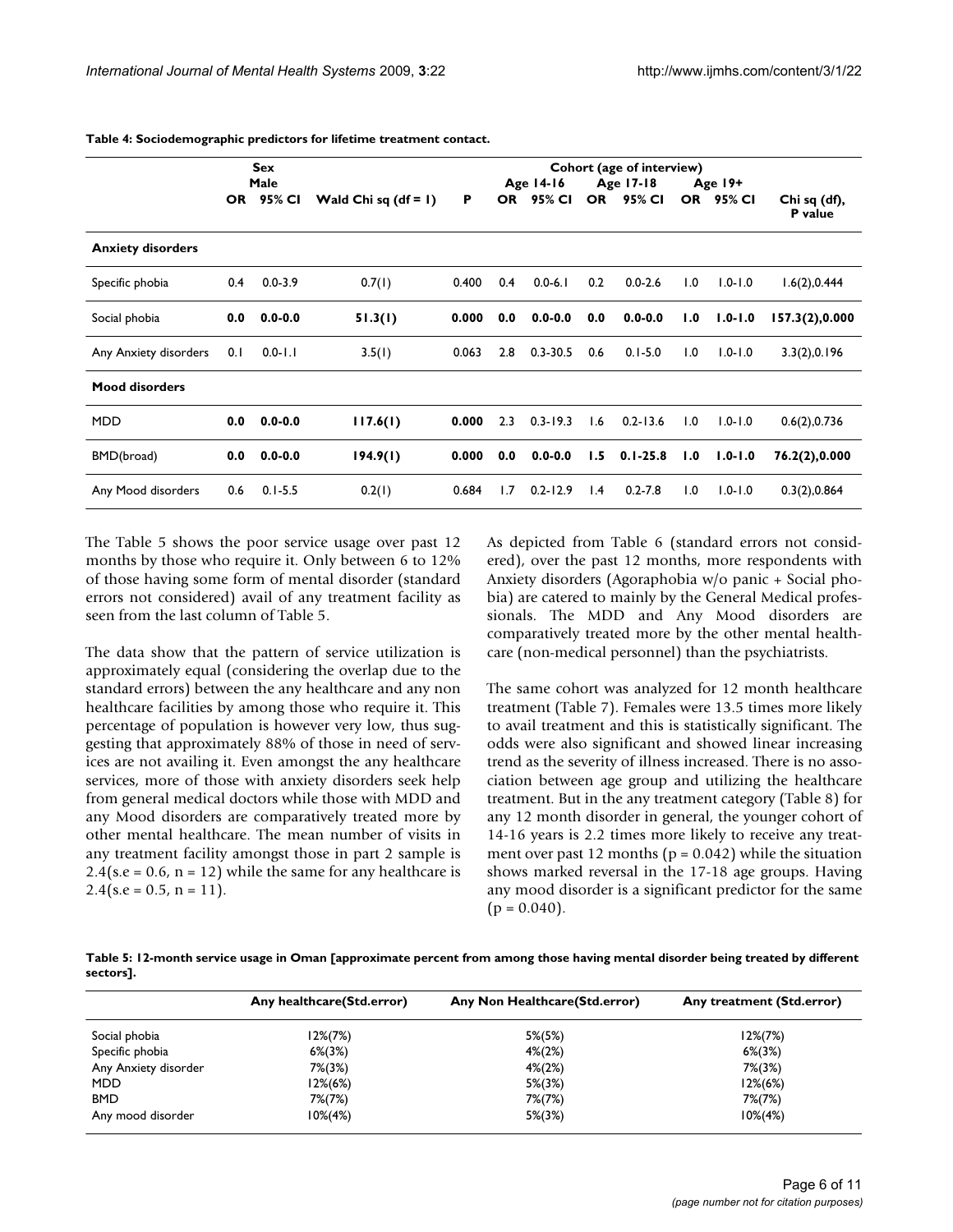| Any Healthcare (Std.Error) |                     |                         |                        |  |  |  |
|----------------------------|---------------------|-------------------------|------------------------|--|--|--|
| Mental disorder            | <b>Psychiatrist</b> | Other mental healthcare | <b>General Medical</b> |  |  |  |
| Agoraphobia w/o panic      |                     | $\blacksquare$          | 7%(7%)                 |  |  |  |
| Social phobia              | 7%(5%)              | $5\%(5\%)$              | $10\%(7\%)$            |  |  |  |
| Specific phobia            | $3\%(2\%)$          | $3\%(2\%)$              | $3\%(2\%)$             |  |  |  |
| Any anxiety Disorder       | $3\%(2\%)$          | $3\%(2\%)$              | $3\%(2\%)$             |  |  |  |
| Major Depressive Disorder  | $2\%(2\%)$          | 9%(5%)                  | $0\% (0\%)$            |  |  |  |
| Bipolar Disorder           | 7%(7%)              | 7%(7%)                  | 7%(7%)                 |  |  |  |
| Any Mood disorder          | 5%(3%)              | 9%(4%)                  | $2\%(2\%)$             |  |  |  |

**Table 6: 12-month service usage in Oman [approximate percent from among those having mental disorder being treated under Any Healthcare facilities]**

## **Discussion**

It is well known that quality of life for people with mental disorders could be dramatically improved, but provision for such services have yet to be made available globally[38]. This has sparked recent calls to improve provision for mental health as there is intricate relationship between mental health despite their amorphous nature and quality of life and the tendency for mental illness to heighten other physical diseases or vice-versa [39].

The bulk of the population Oman is youthful and has borne out all the privileges of modernity including free for all in education and health services. The present discourse has aimed to tease out whether recent affluence has transformed young Omani perceive their distress using odium of modern psychiatry and, if that is the case, it would be interesting to explore whether these youngsters seek help from psychiatric setting. On the whole, this study suggests that the mental health services access is poor for those with marked psychiatric disorders and the pattern of service utilization is approximately equal between the any healthcare and any non healthcare facilities by among those who require it. Such trend is not unique to Oman [40]. Psychiatric fraternity has so far made little intimate relationship with people from developing countries because, on one hand, its presence is hardly visible and, on the other, its conceptual framework is perceived to be

|  |  |  |  |  |  | Table 7: Correlates of 12- month Any Healthcare treatment. |  |
|--|--|--|--|--|--|------------------------------------------------------------|--|
|--|--|--|--|--|--|------------------------------------------------------------|--|

|                 | <b>OR</b>        | 95% CI        |
|-----------------|------------------|---------------|
| <b>Sex</b>      |                  |               |
| Male            | 1.0              |               |
| Female          | 13.5             | $2.0 - 91.8$  |
| Chi square      | 7. I             |               |
| <b>Severity</b> |                  |               |
| Severe          | 25.0             | 2.9-215.9     |
| Moderate        | 15.9             | $2.1 - 118.5$ |
| Mild            | 17.6             | $1.2 - 259.2$ |
| None            | $\overline{1.0}$ |               |
| Chi square      | 9.6              |               |

incompatible with discursive processes that are inescapable social [41]. In traditional Omani society something akin to mental illness is often viewed as manifestation of spirit possession or fate. The present undertaking is unique since it elicits access and utilization of psychiatric care among school children who are already suffering from mental illness diagnosed with *sine quo* of modern psychiatric, DSM IV. Albeit indirectly, this study highlights viability of diagnosing cross-cultural population using diagnosis tools derived mostly from Western population which is a much criticized feat alleged to reificate nosological categories that are incompatible with the situation on the ground.

The present study suggests that female gender was significantly associated with higher likelihood of making initial treatment contact for lifetime treatment and also over past 12 month period. This collaborates with findings in other countries [5]. However, the situation is complex from the data emerging from Arab/Islamic countries. In clinical setting, the males tend to outnumber females in psychiatric care seeking which could be attributed to the increased severity in males [42] However, in community surveys, there is evidence that women tend to have high propensity to some mental illness [43] though their presentation may be 'masked' due to certain socio-cultural factors [44]. In paternalistic society, male in their public front are sanctioned not to appear weak. Psychological disorders such as mood disorders possession are often perceived to be due to 'weakness of character' or manifestation of possessing spirit. For psychiatric services to take firm root in this part of the world, public education on mental health would be essential. With the background that they tend to be underutilizing the services, the males ought to be aggressively targeted.

It would be theoretically interesting to explore whether there is difference in access and utilization of any treatment (table 2) among different strata of adolescents and youths. This study has explored this issue. The younger cohort of 14-16 years in this study significantly made less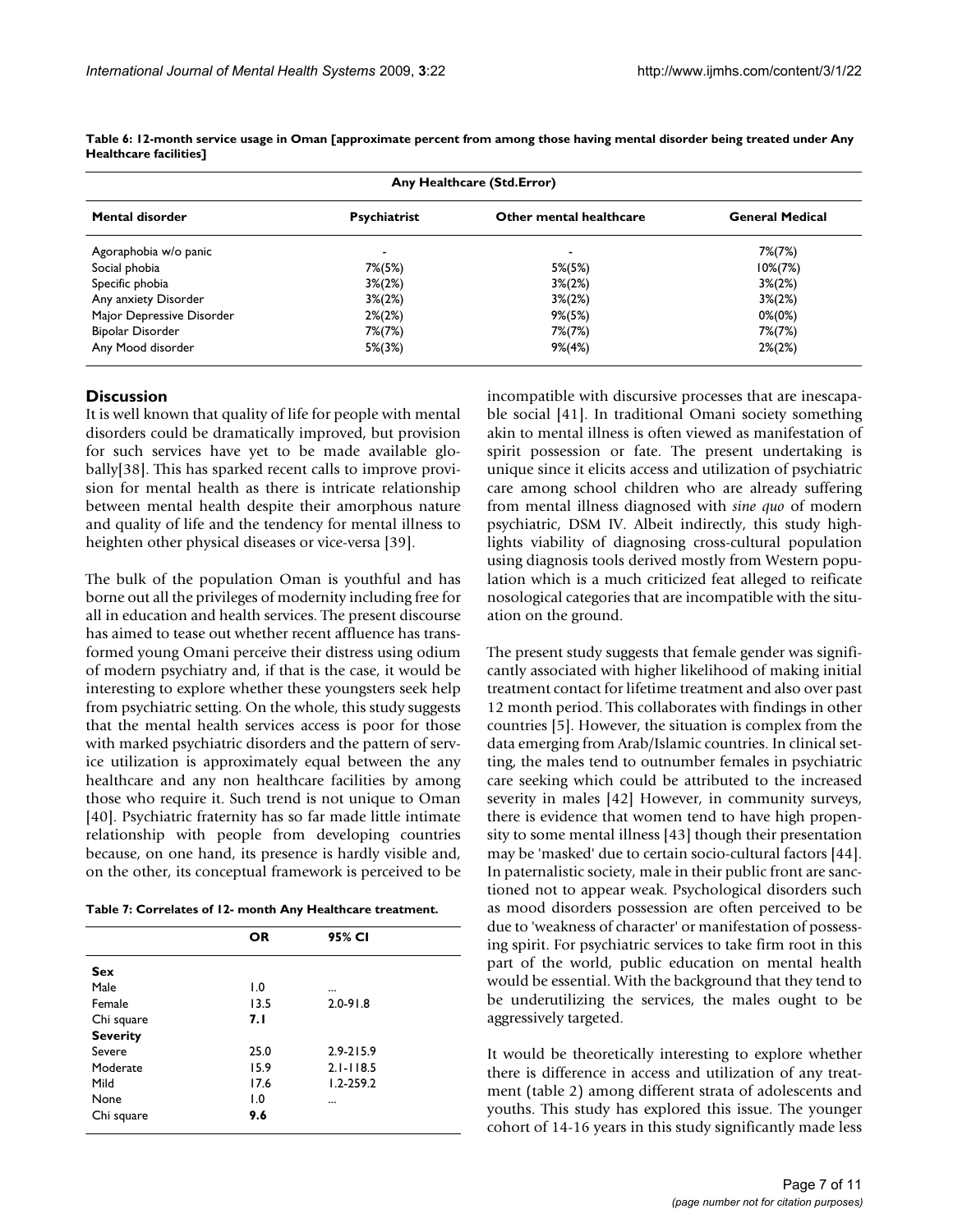| Model effect       | <b>Effect level</b>    | Any treatment given<br>(Any 12 month disorder) |  |
|--------------------|------------------------|------------------------------------------------|--|
| Age                | $14 - 16$              | $2.2(0.3 - 15.3)$                              |  |
|                    | $17 - 18$              | $0.2(0.0-3.3)$                                 |  |
|                    | $19-23$                | $1.0(1.0-1.0)$                                 |  |
|                    | Overall test of effect | Wald Chi sq = 6.3, df2, $p = 0.042$            |  |
| <b>Any Anxiety</b> | Yes.                   | $3.3(0.3-39.0)$                                |  |
|                    | No                     | $1.0(1.0-1.0)$                                 |  |
|                    | Overall test of effect | Wald Chi sq = 0.9, dfl, $p = 0.338$            |  |
| Any Mood           | Yes.                   | $7.7(1.1-54.0)$                                |  |
|                    | No.                    | $1.0(1.0-1.0)$                                 |  |
|                    | Overall test of effect | Wald Chi sq = 4.2, dfl, $p = 0.040$            |  |
| Sex                | Male                   | $0.1(0.0-1.2)$                                 |  |
|                    | Female                 | $1.0(1.0-1.0)$                                 |  |
|                    | Overall test of effect | Wald Chi sq = 3.3, dfl, $p = 0.06$             |  |

**Table 8: 12 month service usage in Oman.** 

Sociodemographic and disorder type predictors of any treatment given.

lifetime treatment contact for the specific disorders of social phobia and bipolar disorder. However this same group when labeled as having any 12 month disorder was more likely to utilize some form of service when assessed for a 12 month period. This discrepancy is due to considering any diagnostic label over past 12 months rather than the specific category wise analysis in the lifetime treatment. The lack of awareness among parents and respondents or their unwillingness in spite of being aware or poor health education on this issue by concerned authorities are the reasons we can attribute. Our results need to be interpreted with caution due to the narrow age range of our sample. In other studies the younger cohort of 18-34 years was more likely to avail of treatment as compared to the older cohorts [5]. Our 17-18 group having mood disorder have indeed better accessed the treatment when suffering from Bipolar disorder.

The present study implies that psychiatrist services are very poorly utilized but there are several reasons that may be worthwhile to speculate. In the Ministry of Health, Oman, as of the end of the year 2007, there are 34 registered mental health professionals in a population of nearly three and a half million people scattered around 300,000 square kilometers[45]. Most of the services are dispensed within general tertiary hospital, plus two specialized centers located in the capital. According to official algorithm of allopathic care for people with mental illness, the first point of contact will be primary health setting. Most common psychotropic medications are readily available in the primary health care [46]. However, due to the lack of awareness and suitable health education and a lack of a close and relatively informed and consistent relationship with health care givers, people with mental illness may under utilize such option [46]. Instead, there is tendency to seek primary care at tertiary centers. Apart from the teaching hospital, the multidisciplinary infrastructures often essential for psychiatric service have remained rudimental due to lack of suitable manpower. Psychiatric services 'fashion' itself to follow Anglo-American model with strong neurogenetic determinism conceptual outlook and clinical framework. Another factor that may contribute to under utilization of the allopathic services may be related to perceived status of traditional healers. By virtue of their intricate knowledge of social dynamism of their respective society, traditional healers are likely to be perceived in the eyes of community as offering intervention that is compatible with their view of socio-cultural teaching [11]. Another factor that is likely to have direct bearing on the patterns of utilization is with the cultural value system in Oman. Traditional value systems in Oman are those that have affinity to collectivistic orientations [20]. In cultural setting, children are brought up in an environment that ushers them into collective mindset, as development of selfhood is generally discouraged, so is expression of emotions. Depending on the level of education, difficulties are attributed to sensate agents and distresses are communicated in "somatopsychic" rather than "psychic" ways. As traditional Omanis attribute ill-health to external agent, there would be interrelated implications for psychiatry. When a social distress occurs, an individual is likely to frame his or her difficulty to external forces *Jinn*, *Hassad*, *Ain* or *Sihr*. It is not surprising that many psychiatric problems are first attended by traditional healers who are sought to exorcise to malevolent spirit. In term of health policy, there is need to contemplate how to integrate allopathic and non-allopathic approaches for the wellbeing of people with mental disorders as seen from the findings of this study. It has reported that 60% of outpatients at the university have sought advice from traditional healers before coming to the psychiatrist [47]. In support of this view, it has been common observation that the first point of contact among people with any psychological distress is via traditional means,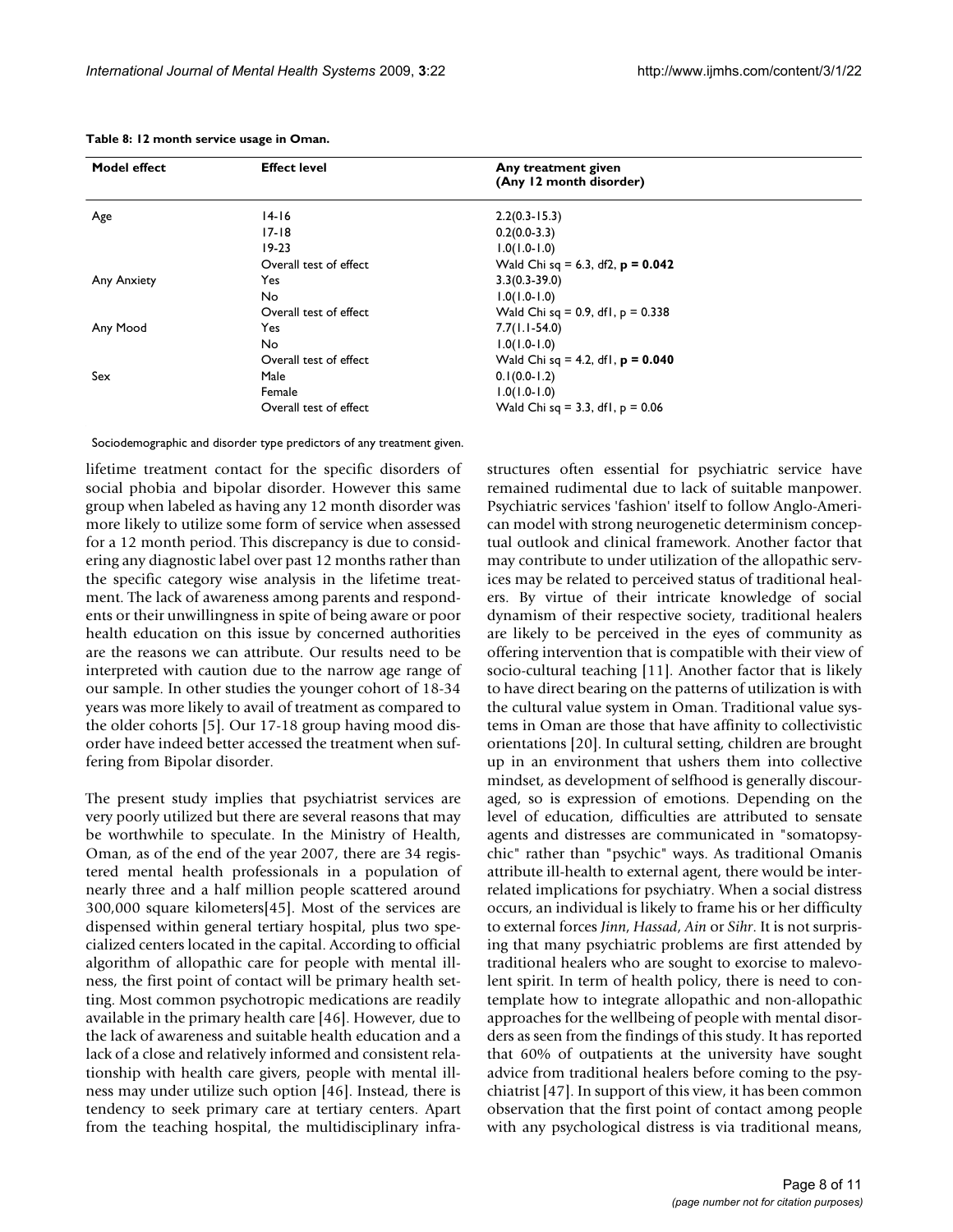including reading Koran and exorcism [48]. However, following a prostrated 'healer shopping', if their condition is intransigent and impervious to traditional healing systems, the next set of recourse, which is freely available in Oman, is via the extensive network of allopathic health care system. There is also a strong possibility that that sufferer of mental illness may concurrently transverse between these two health care systems. However, since this aspect could not be disentangled in our analysis, it complicates the issue of access of service and pattern of utilization.

Other contributing factors may be socio-cultural patterning. In it well known that in many traditional societies, distress that are akin to psychiatric disorders are not perceived in psychiatric parlance, as intra-psychic conflict. Therefore distress is not viewed to be precipitated by trajectory of one's behavior and one's self and intervening environmental conditions. As psychiatric attempt to heal the 'self', in a society where development of the self is not recognized, it is difficult to see how 'self', as conceived in western psychology, would allow itself to be healed if it does not exist in the first place. This view, within the present context, constitutes one of the reasons that may mitigate poor mental health service utilization which in Oman is based on the exclusive western allopathic model. More studies to collaborate the factors leading to under utilization of mental health services are therefore warranted.

## *Limitations*

It is essential for us to highlight some of the inherent limitations of these types of studies. School based rather than community surveys have inherent limitation. Firstly, it is possible that there are some students who were either absent or not in mainstream education because of their mental illness and therefore not present in the schools surveyed. Secondly, this study suggests that the mental health services utilization is low. It is possible that during the initial stages of mental illness the signs and symptoms are often quite non specific making it difficult for the sufferers to realize that they are in need of help [34]. It is also possible that many sufferers of mental illness may not seek medical attention because the disorder may be construed as an act of fate or may be simply hidden to avoid social stigma. Thirdly, it is essential to consider the potentially biased recall of mental health service use as a limitation in this study. Mood disorders, by their very nature, come to be noticed earlier and this accounts for the relatively increased proportion making contact in the year of onset of MDD and any mood disorder. This also hold true for 12 month service usage of availing any treatment amongst those having any mood disorder [34]. Another obvious limitation of this study is that it relies heavily on diagnostic tool. Although all items in the assessment

measures were translated to achieve conceptual equivalence in the Omani dialect, their usefulness could still be hampered by certain subtle linguistic and conceptual misunderstandings which might not have been apparent during translation and piloting [49]. This is pertinent to the view that there is no universal phenotypical presentation of emotion. Future studies should carefully address the issue of culturally sensitive measures. Ecological validity of the diagnosed psychiatric disorders needs to be considered with caution. Proper diagnosis of minors often requires observations across range of social situations [50]. For example, quantification of many childhood disorders would require opinion from both parent, teachers and as well as information garnered during the interview.

## *Suggestions*

Despite above-mentioned caveats, it is essential to highlight some important implication of the present findings. They have a direct bearing on the formulation of policies for mental illness in Oman. First of all, despite all the criticisms that have been trumpeted on using western diagnostic tools, these are only available tools that render international comparison. Studies are needed in the Oman on the heuristic value of some of the diagnostic categories on Omani population. Secondly, by virtue of being in society in transition while attempting to transverse modernity and tradition, effort should be underway to formulate culturally sensitive intervention for its youthful populations. It is possible that the sheer increase of this segment of the population is likely to result in proportional increase the number of people who are likely to succumb to mental illness. Thirdly, existing teaching establishments can be utilized to create a cadre of psychologists, psychiatric social workers and other mental health workers, at a fraction of time and money spent to train psychiatrists, to dispense culturally sensitive needs of the emerging population. Fourthly, bearing the cultural teaching and the fact that traditional coping with mental illness are contributing significantly in furnishing mental health need for many in Oman, policies are needed bridging the gap between allopathic and non-allopathic care services. This has always been a contentious issue. Religious and medical mental health care systems have existed for a long time in the West as well as in the East. Although in the past their relationship was characterized by suspicion and conflict, recently many experts have suggested that these two traditions of healing should cooperate in order to achieve what is called 'holistic' therapy, as both systems are not contradictory, but complementary [51]. Also there is recent evidence of importance of working with traditional healers [52,53] and recommendation that the Mental Health Policies should not be based exclusively on medical (scientific) models, but incorporate larger socio-cultural and religious dimensions [54].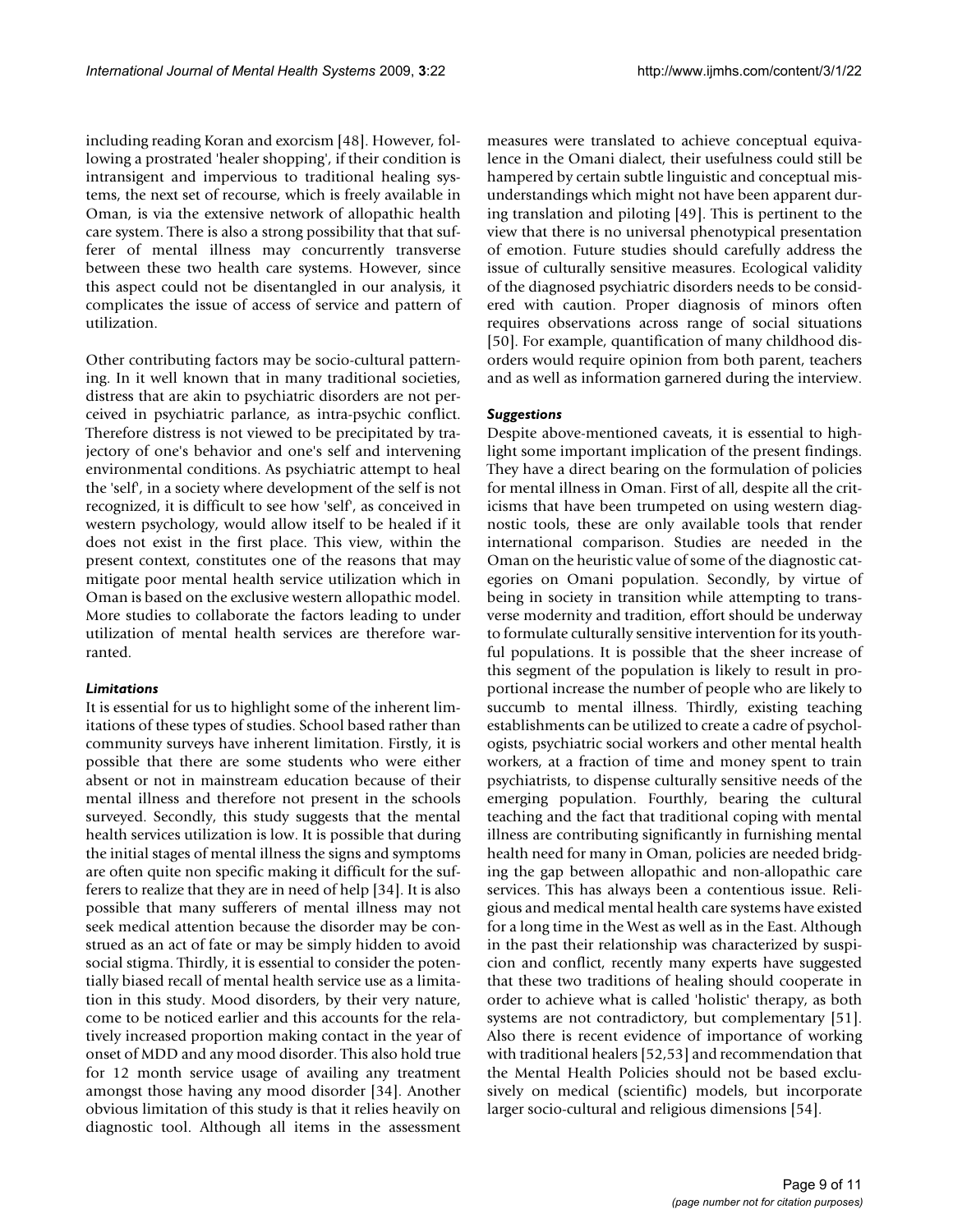## **Conclusion**

Improved provision of accessibility to modern primary health care, making psychotropic medications readily available in these set ups, having a good referral system and free provision of allopathic services by the government to the Omani population does not necessarily translate into improved utilization of modern mental health services by adolescents and youth. Males underutilize these services compared to females and need to be aggressively targeted. Cultural issues, traditional belief systems and role of religion are the barriers which need to be integrated for better delivery of mental health services by the government. Decision makers need to bridge the gap between providing exclusive modern allopathic services and the existing non-allopathic approach which is equally utilized and perhaps well acceptable in the Omani society. It is a challenging task, but can help to break the existing barriers in the mental health services. Mental health services for adolescents and youth have direct bearing on their future quality of life, and there can possibly be no good health without good mental health.

## **Abbreviations**

BMD: Bipolar Mood Disorder; CIDI: World Mental Health-Composite International Diagnostic Interview; DSM IV: Diagnostic and statistical manual of mental disorders, 4th edition; MDD: Major Depressive Disorder; PAPI version: Paper and Pencil Instrument version; WMH-CIDI: World Mental Health - Composite International Diagnostic Interview.

## **Competing interests**

The authors declare that they have no competing interests.

## **Authors' contributions**

AAAR conception, design and drafting the manuscript; SHAA revision of manuscript for intellectual content; HAAK, MMM conception, design and acquisition of data; SSJ interpretation of data analysis, drafting the manuscript and revision for intellectual content.

#### **Acknowledgements**

We wish to thank the WHO for funding this survey. We acknowledge with gratitude the services of the Department of Health Care Policy, Harvard Medical School, Boston, USA for their role in the data analysis. We express our heartfelt thanks to Dr Somnath Chatterjee, WHO, Geneva for his valuable guidance.

#### **References**

- 1. McDaid D, Knapp M, Raja S: **[Barriers in the mind: Promoting an](http://www.ncbi.nlm.nih.gov/entrez/query.fcgi?cmd=Retrieve&db=PubMed&dopt=Abstract&list_uids=18560485) [economic case for mental health in low- and middle-income](http://www.ncbi.nlm.nih.gov/entrez/query.fcgi?cmd=Retrieve&db=PubMed&dopt=Abstract&list_uids=18560485) [countries.](http://www.ncbi.nlm.nih.gov/entrez/query.fcgi?cmd=Retrieve&db=PubMed&dopt=Abstract&list_uids=18560485)** *World Psychiatry* 2008, **7(2):**79-86.
- 2. Kessler RC, Angermeyer M, Anthony JC, De Graaf R, Demyttenaere K, Gasquet I, De Girolamo G, Üstün TB: **[Lifetime prevalence and](http://www.ncbi.nlm.nih.gov/entrez/query.fcgi?cmd=Retrieve&db=PubMed&dopt=Abstract&list_uids=18188442) [age-of-onset distributions of mental disorders in the world](http://www.ncbi.nlm.nih.gov/entrez/query.fcgi?cmd=Retrieve&db=PubMed&dopt=Abstract&list_uids=18188442) health organization's world mental health survey initiative.** *World Psychiatry* 2007, **6(3):**168-176.
- Schomerus G: [Obstacles in the Way-Stigma and Help-Seek](http://www.ncbi.nlm.nih.gov/entrez/query.fcgi?cmd=Retrieve&db=PubMed&dopt=Abstract&list_uids=19263330)**[ing.](http://www.ncbi.nlm.nih.gov/entrez/query.fcgi?cmd=Retrieve&db=PubMed&dopt=Abstract&list_uids=19263330)** *Psychiatr Prax* 2009, **36(2):**53-54.
- 4. Demyttenaere K, Bruffaerts R, Posada-Villa J, *et al.*: **[Prevalence,](http://www.ncbi.nlm.nih.gov/entrez/query.fcgi?cmd=Retrieve&db=PubMed&dopt=Abstract&list_uids=15173149) [severity, and unmet need for treatment of mental disorders](http://www.ncbi.nlm.nih.gov/entrez/query.fcgi?cmd=Retrieve&db=PubMed&dopt=Abstract&list_uids=15173149) in the World Health Organization World Mental Health [Surveys.](http://www.ncbi.nlm.nih.gov/entrez/query.fcgi?cmd=Retrieve&db=PubMed&dopt=Abstract&list_uids=15173149)** *JAMA* 2004, **291:**2581-90.
- 5. Wang PS, Angermeyer M, Borges G, Bruffaerts R, Chiu WT, de Girolamo G, Fayyad J, Gureje O, Haro JM, Huang YQ, Kessler RC, Kovess V, Levinson D, Nakane Y, Oakley Browne MA, Ormel J, Posada-Villa J, Aguilar-Gaxiola S, Alonso J, Lee S, Heeringa S, Pennell BE, Chatterji S, Ustun TB: **[Delay and failure in treatment seeking after first](http://www.ncbi.nlm.nih.gov/entrez/query.fcgi?cmd=Retrieve&db=PubMed&dopt=Abstract&list_uids=18188443) [onset of mental disorders in the World Health Organiza](http://www.ncbi.nlm.nih.gov/entrez/query.fcgi?cmd=Retrieve&db=PubMed&dopt=Abstract&list_uids=18188443)[tion's World Mental Health Survey Initiative.](http://www.ncbi.nlm.nih.gov/entrez/query.fcgi?cmd=Retrieve&db=PubMed&dopt=Abstract&list_uids=18188443)** *World Psychiatry* 2007, **6:**177-185.
- 6. Al-Krenawi A, Graham JR, Al-Bedah EA, Kadri MH, Sehwail MA: **[Cross-national comparison of middle eastern university stu](http://www.ncbi.nlm.nih.gov/entrez/query.fcgi?cmd=Retrieve&db=PubMed&dopt=Abstract&list_uids=19067161)dents: Help-seeking behaviors, attitudes towards helping professionals, and cultural beliefs about mental health prob[lems.](http://www.ncbi.nlm.nih.gov/entrez/query.fcgi?cmd=Retrieve&db=PubMed&dopt=Abstract&list_uids=19067161)** *Community Ment Health J* 2009, **45(1):**26-36.
- 7. Kessler RC: **[Psychiatric epidemiology: selected recent](http://www.ncbi.nlm.nih.gov/entrez/query.fcgi?cmd=Retrieve&db=PubMed&dopt=Abstract&list_uids=10885165) [advances and future directions.](http://www.ncbi.nlm.nih.gov/entrez/query.fcgi?cmd=Retrieve&db=PubMed&dopt=Abstract&list_uids=10885165)** *Bull World Health Organ* 2000, **78(4):**.
- 8. Ghanizadeh A, Arkan N, Mohammadi MR, Ghanizadeh-Zarchi MA, Ahmadi J: **[Frequency of and barriers to utilization of mental](http://www.ncbi.nlm.nih.gov/entrez/query.fcgi?cmd=Retrieve&db=PubMed&dopt=Abstract&list_uids=18561737) [health services in an Iranian population.](http://www.ncbi.nlm.nih.gov/entrez/query.fcgi?cmd=Retrieve&db=PubMed&dopt=Abstract&list_uids=18561737)** *East Mediterr Health J* 2008, **14(2):**438-46.
- 9. **WHO Traditional Medicine Strategy 2002-2005** [\[http://](http://whqlibdoc.who.int/hq/2002/WHO_EDM_TRM_2002.1.pdf) [whqlibdoc.who.int/hq/2002/WHO\\_EDM\\_TRM\\_2002.1.pdf\]](http://whqlibdoc.who.int/hq/2002/WHO_EDM_TRM_2002.1.pdf)
- 10. Kleinman A: **Social and Cultural anthropology: salience for psychiatry.** In *New Oxford Textbook of Psychiatry Volume 1*. Edited by: Gelder MG, Lopez-Ibor JJ, Andreasen N. Oxford: Oxford University Press; 2000:300-305.
- 11. Al-Adawi S: **A glimpse into traditional outlook towards health: A literature review.** *J Med Humanit* 1993, **14:**67-79.
- 12. Sato T, Takeichi M, Shirahama M, Fukui T, Gude JK: **[Doctor-shop](http://www.ncbi.nlm.nih.gov/entrez/query.fcgi?cmd=Retrieve&db=PubMed&dopt=Abstract&list_uids=7789782)**ping patients and users of alternative medicine among Japa-<br>nese primary care patients. Gen Hosp Psychiatry 1995,  $n$ ese primary care patients. **17(2):**115-25.
- 13. **World Health Organization. Mental Health: New WHO country data show resources fall short of needs** [\[http://](http://www.who.int/mediacentre/news/releases/release30/en/index.html) [www.who.int/mediacentre/news/releases/release30/en/index.html](http://www.who.int/mediacentre/news/releases/release30/en/index.html)]
- 14. Saxena S, Thornicroft G, Knapp M, Whiteford H: **[Resources for](http://www.ncbi.nlm.nih.gov/entrez/query.fcgi?cmd=Retrieve&db=PubMed&dopt=Abstract&list_uids=17804062) [mental health: scarcity, inequity, and inefficiency.](http://www.ncbi.nlm.nih.gov/entrez/query.fcgi?cmd=Retrieve&db=PubMed&dopt=Abstract&list_uids=17804062)** *Lancet* 2007, **370(9590):**878-889.
- 15. Fassaert T, de Wit MA, Tuinebreijer WC, Verhoeff AP, Beekman AT, Dekker J: **[Perceived need for mental health care among non](http://www.ncbi.nlm.nih.gov/entrez/query.fcgi?cmd=Retrieve&db=PubMed&dopt=Abstract&list_uids=18787746)[western labour migrants.](http://www.ncbi.nlm.nih.gov/entrez/query.fcgi?cmd=Retrieve&db=PubMed&dopt=Abstract&list_uids=18787746)** *Soc Psychiatry Psychiatr Epidemiol* 2009, **44(3):**208-16.
- 16. Merikangas KR, Nakamura EF, Kessler RC: **[Epidemiology of men](http://www.ncbi.nlm.nih.gov/entrez/query.fcgi?cmd=Retrieve&db=PubMed&dopt=Abstract&list_uids=19432384)[tal disorders in children and adolescents.](http://www.ncbi.nlm.nih.gov/entrez/query.fcgi?cmd=Retrieve&db=PubMed&dopt=Abstract&list_uids=19432384)** *Dialogues Clin Neurosci* 2009, **11(1):**7-20.
- 17. Leckman JF, Leventhal BL: **[Editorial: A global perspective on](http://www.ncbi.nlm.nih.gov/entrez/query.fcgi?cmd=Retrieve&db=PubMed&dopt=Abstract&list_uids=18333928) [child and adolescent mental health.](http://www.ncbi.nlm.nih.gov/entrez/query.fcgi?cmd=Retrieve&db=PubMed&dopt=Abstract&list_uids=18333928)** *J Child Psychol Psychiatry* 2008, **49(3):**221-225.
- 18. Larson RW, Brown BB, Mortimer JT: *Adolescents' Preparation for the Future: Perils and Promise: A Report of the Study Group on Adolescence in the 21st Century* New York: Wiley-Blackwell; 2003.
- 19. **CIA: The World Fact Book, Oman** [\[https://www.cia.gov/library/](https://www.cia.gov/library/publications/the-world-factbook/geos/mu.html) [publications/the-world-factbook/geos/mu.html](https://www.cia.gov/library/publications/the-world-factbook/geos/mu.html)]
- 20. Al-Adawi S: **Adolescence in Oman.** In *International Encyclopedia of Adolescence: A Historical and Cultural Survey of Young People around the World* Edited by: Jeffrey JA. New York: Routledge; 2006.
- 21. Al-Sharbati MM, Al-Hussaini AA, Antony SX: **[Profile of child and](http://www.ncbi.nlm.nih.gov/entrez/query.fcgi?cmd=Retrieve&db=PubMed&dopt=Abstract&list_uids=12754541) [adolescent psychiatry in Oman.](http://www.ncbi.nlm.nih.gov/entrez/query.fcgi?cmd=Retrieve&db=PubMed&dopt=Abstract&list_uids=12754541)** *Saudi Med J* 2003, **24(4):**391-5.
- 22. Al-Lawati JA, Mabry R, Mohammed AJ: **[Addressing the threat of](http://www.ncbi.nlm.nih.gov/entrez/query.fcgi?cmd=Retrieve&db=PubMed&dopt=Abstract&list_uids=18558048) [chronic diseases in Oman.](http://www.ncbi.nlm.nih.gov/entrez/query.fcgi?cmd=Retrieve&db=PubMed&dopt=Abstract&list_uids=18558048)** *Prev Chronic Dis* 2008, **5(3):**A99.
- 23. Al-Adawi S, Salmi A, Martin RG, Ghassani H: **Zar: group distress and healing.** *Mental Health, Religion and Culture* 2001, **4:**47-61.
- 24. Al-Krenawi A, Graham JR, Ophir M, Kandah J: **Ethnic and gender differences in mental health utilization: the case of Muslim Jordanian and Moroccan Jewish Israeli out-patient psychiatric patients.** *Int J Soc Psychiatry autumn* 2001, **47(3):**42-54.
- 25. Al-Adawi S, Dorvlo ASS, Al-Ismaily SS, Al-Ghafry DA, Al-Noobi BZ, Al-Salmi A, Shah MK, Ghassany H, Chand SP: **[Perception of and](http://www.ncbi.nlm.nih.gov/entrez/query.fcgi?cmd=Retrieve&db=PubMed&dopt=Abstract&list_uids=12553410) [attitude towards mental illness in Oman.](http://www.ncbi.nlm.nih.gov/entrez/query.fcgi?cmd=Retrieve&db=PubMed&dopt=Abstract&list_uids=12553410)** *Int J Soc Psychiatry* 2002, **48(4):**305-317.
- 26. Burjorjee R, Al-Adawi S: **The Sultanate of Oman: an experiment in community care.** *Psychiatr Bull R Coll Psychiatr* 1992, **16(10):**646-648.